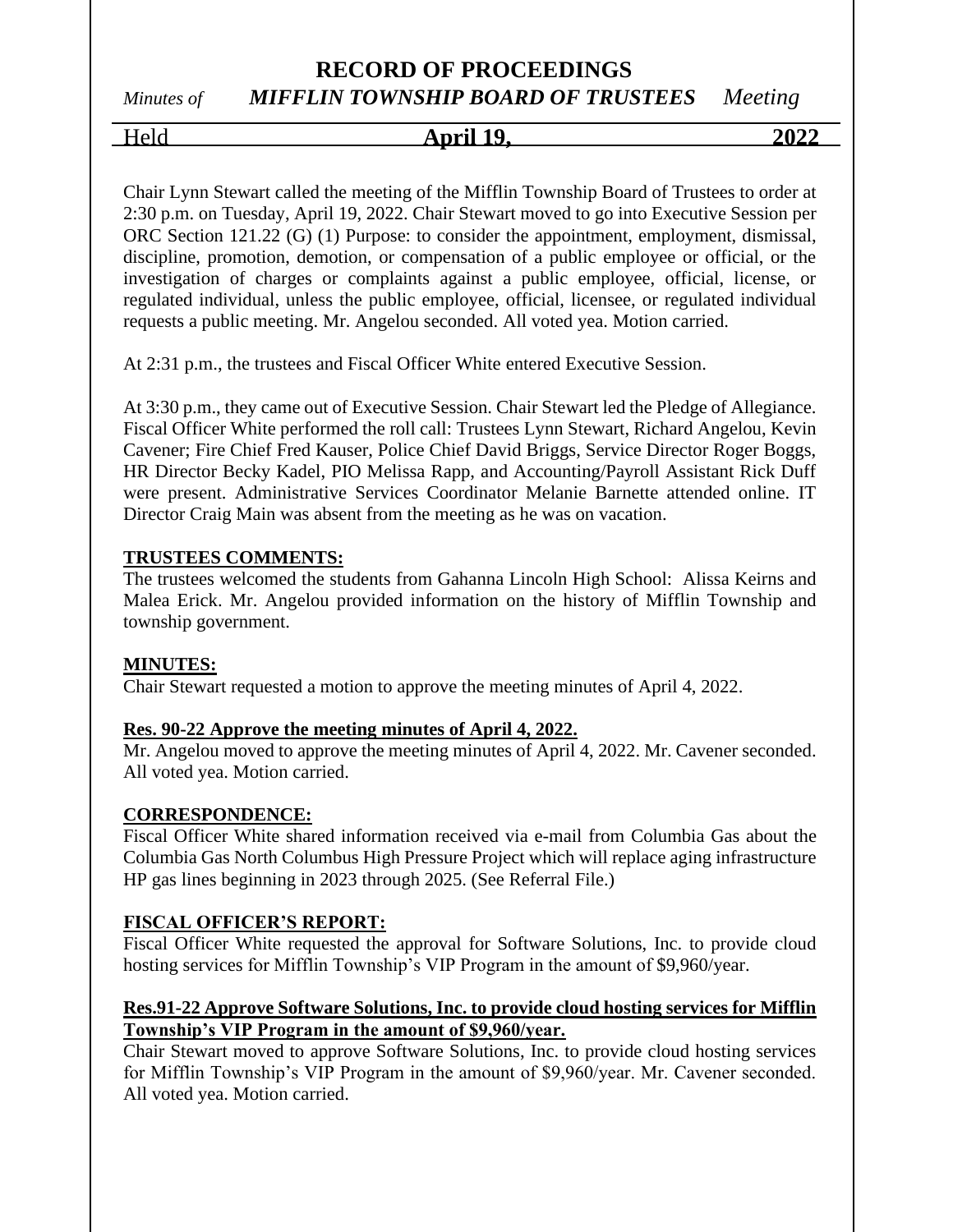# *Minutes of MIFFLIN TOWNSHIP BOARD OF TRUSTEES Meeting*

Held **April 19, 2022**

Fiscal Officer White agreed to contact the Franklin County Treasurer's Office again for more information as to what can be done to recover the delinquent property taxes.

Fiscal Officer White requested approval to hire an intern via the Mid-Ohio Regional Planning Commission (MORPC) Program for assistance in the Fiscal Office.

### **Res. 92-22 Approve the hiring of a MORPC Intern.**

Mr. Cavener moved to approve the hiring of a MORPC Intern. Mr. Angelou seconded. All voted yea. Motion carried.

Fiscal Officer White reminded the trustees about the Franklin County Township Association annual dinner meeting on April 28<sup>th</sup> at the Hollywood Casino. She also informed the trustees that she will be on vacation beginning the week of May  $9<sup>th</sup>$ .

### **HUMAN RESOURCES:**

Ms. Kadel provided a follow-up to the March  $22<sup>nd</sup>$  trustees meeting in which she was requested to research the outdated personnel policy #300. This policy currently states that the "Township Administrator, at the recommendation of the Department Head, has the sole discretion to place an employee on paid administrative leave pending an investigation." She said being that the township no longer has a Township Administrator, the policy needs updated, removing the reference to the Township Administrator. Chair Stewart requested Ms. Kadel contact legal counsel for assistance in this policy update. Ms. Kadel also discussed policy #510 in which the retirement policy states, "an employee should file his/her notice of intent to retire with the Department Head six months prior to the effective date of retirement and the Department Head will then forward the information to the Trustees." Mr. Duff has expressed that the six-month notification of retirement is not being provided; notification has been significantly less. The trustees discussed the matter and decided that going forward the six-month notice will be required to provide adequate time to fill the vacated position.

Ms. Kadel provided activity updates. (See Referral File.)

### **PUBLIC INFORMATION OFFICER:**

Ms. Rapp said the damage to the cemetery caused by a drunk driver caught the attention of residents, most particularly on social media. She posted a statement and video on the township's social media pages and monitored the groups and answered questions. Additionally, she said she reached out to Jessie Thompson, the lone member of the cemetery committee, to explain what took place and what we were doing to take care of the damage. She said based on this recent situation, others have expressed interest in being on the Cemetery Committee. Ms. Rapp said WCMH-TV Channel 4 included the story on their website using our social media post and video.

Ms. Rapp said she had an inquiry from ThisWeek on the levy, which provided her the opportunity to reinforce the key messages and direct residents to the township's website for information.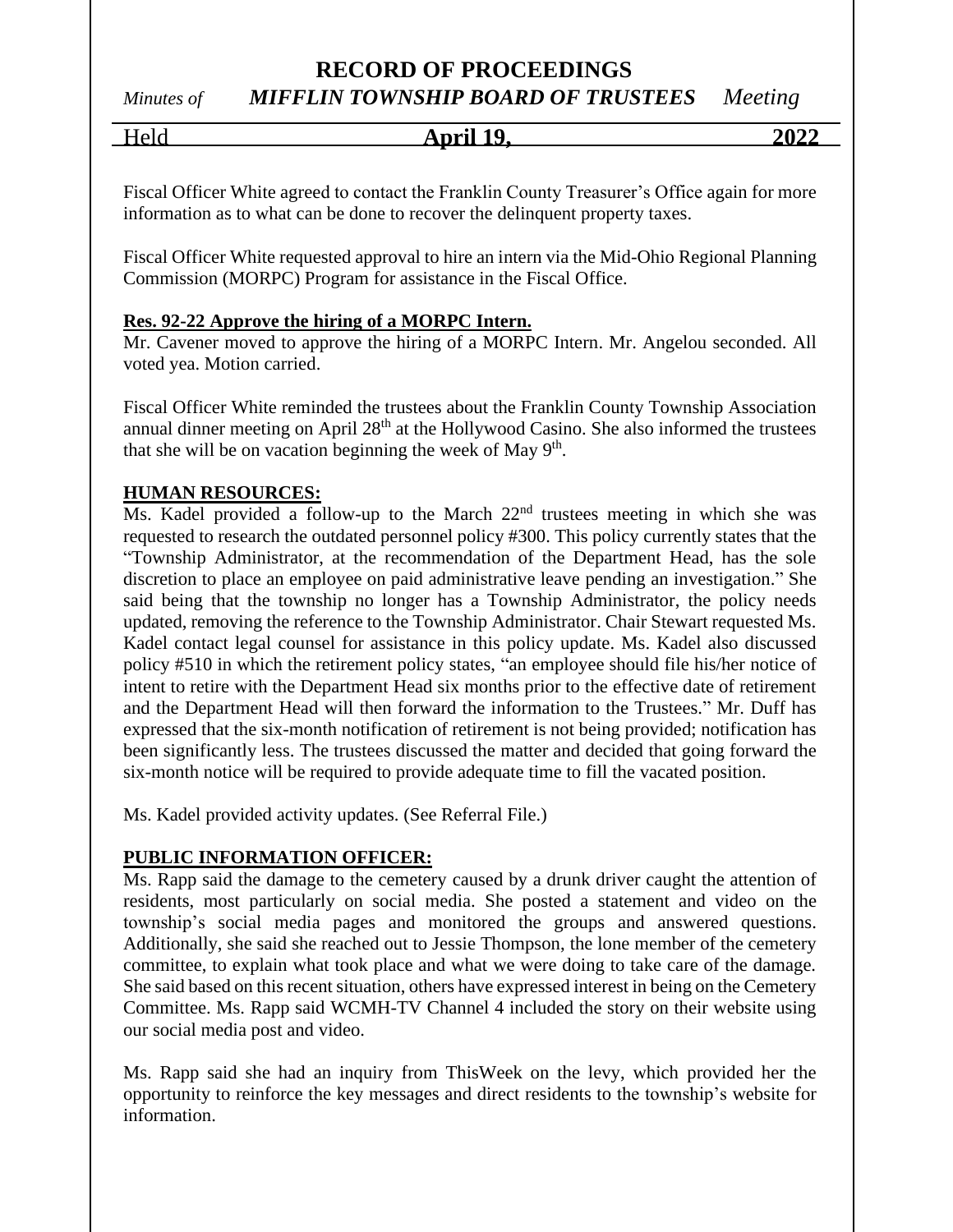# *Minutes of MIFFLIN TOWNSHIP BOARD OF TRUSTEES Meeting*

Held **April 19, 2022**

Ms. Rapp said last week was National Public Safety Telecommunicators Week. She said a fair amount of positive feedback on our social media pages was received for the employees of the MECC center recognizing their hard work over the year.

Ms. Rapp said at the last meeting she was asked to reach out to a church that hosts a food bank within the unincorporated area to possibly receive a monetary donation from Mifflin Township. She said she is in contact with the United Faith International Baptist Church and is working to connect with the Food Bank director, to determine how many persons they serve. She plans to have this information by the next meeting.

### **SERVICE:**

Mr. Boggs requested acceptance of the resignation of Hunter McKnight, Service Specialist 1, effective April 15, 2022. Mr. Boggs said although the resignation letter stated Mr. McKnight's last day would be April  $22<sup>nd</sup>$ , Mr. McKnight verbally requested his last day be April 15<sup>th</sup>, one week earlier than planned.

#### **Res. 93-22 Accept the resignation of Hunter McKnight, effective April 15, 2022.**

Chair Stewart moved to accept the resignation of Hunter McKnight, effective April 15, 2022. Mr. Angelou seconded. All voted yea. Motion carried.

Mr. Boggs requested to surplus the Durapatcher, 20' Rox Trailer, and Walk-behind WeedEater.

### **Res. 94-22 Approve the surplus of Durapatcher, 20' Rox Trailer, and Walk-behind WeedEater.**

Mr. Angelou moved to approve the surplus the Durapatcher, 20' Rox Trailer, and Walkbehind WeedEater. Mr. Cavener seconded. All voted yea. Motion carried.

Mr. Boggs requested approval of the Full-time Service Office Assistant Pay Schedule.

#### **Res. 95-22 Approve the Full-time Service Office Assistant Pay Schedule.**

Chair Stewart moved to approve the Full-time Service Office Assistant Pay Schedule. Mr. Angelou seconded. All voted yea. Motion carried.

Mr. Boggs provided updates. (See Referral File.)

#### **CODE ENFORCEMENT:**

Mr. Boggs said the new code enforcement software is live for residents to use from the township's website.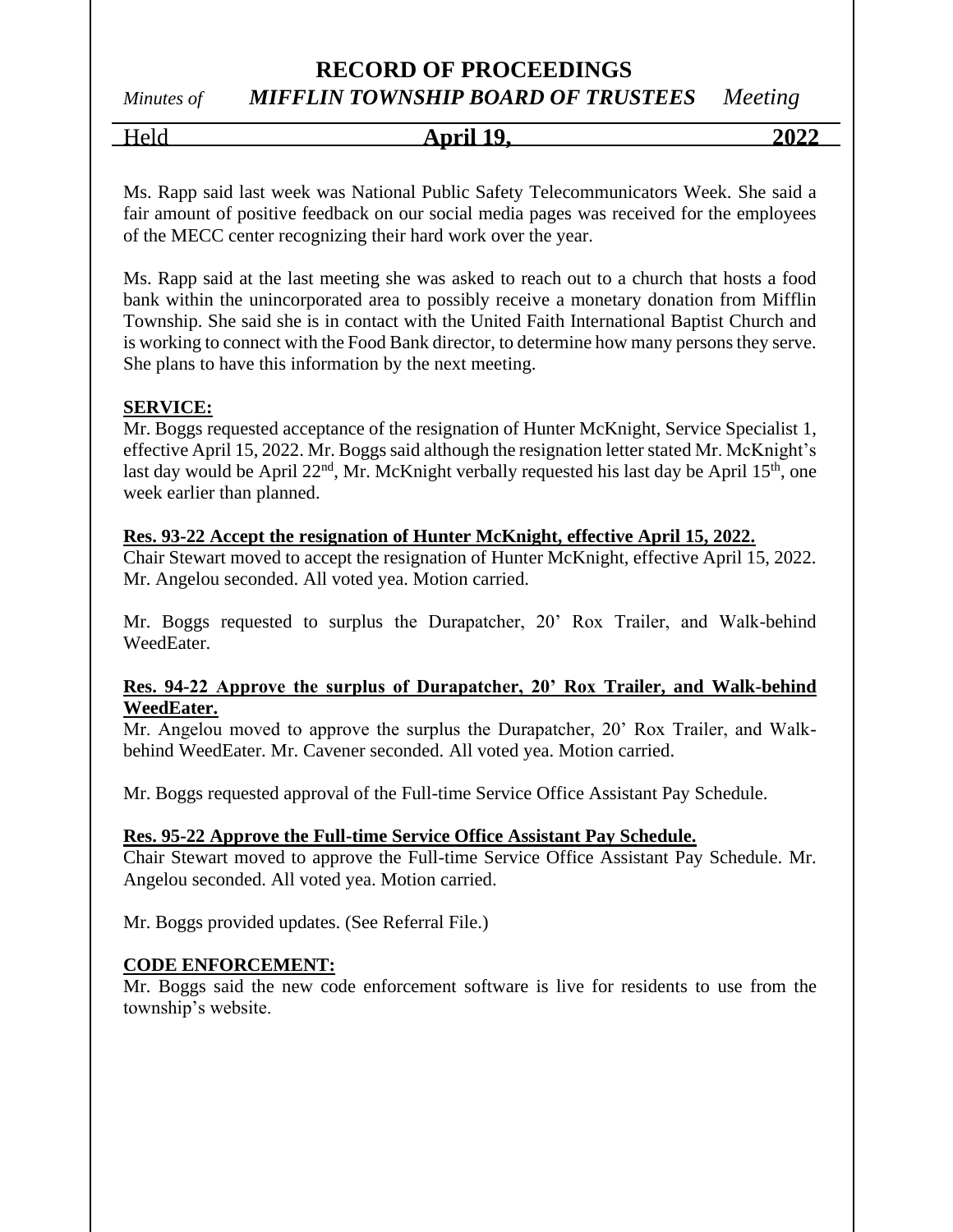# *Minutes of MIFFLIN TOWNSHIP BOARD OF TRUSTEES Meeting*

Held **April 19, 2022**

# **POLICE:**

Chief Briggs requested the renewal of Lexipol in the amount of \$6,868.12.

### **Res. 96-22 Approve the renewal of Lexipol in the amount of \$6,868.12.**

Mr. Cavener moved to approve the renewal of Lexipol in the amount of \$6,868.12. Chair Stewart seconded. All voted yea. Motion carried. Fiscal Officer White said OTARMA will refund \$1,000 of this amount.

Chief Briggs provided updates. (See referral file.)

### **FIRE DIVISION:**

Chief Kauser requested the approval of the additional Fire Station 132 Appropriations (Change Orders) up to \$390,000. He said this request is the result of two unforeseen circumstances that amount to approximately \$290,000. The first includes approximately \$130,000 in costs related to unanticipated costs related to meeting building code requirements. The balance of \$160,000 is the result of unanticipated lumber and materials prices. This request includes \$100,000 in additional contingency funds. This amount will be funded from EMS/General Fire Operations reserved funds.

### **Res. 97-22 Approve additional Fire Station 132 Appropriations, up to \$390,000.**

Mr. Cavener moved to approve additional Fire Station 132 Appropriations, up to \$390,000. Chair Stewart seconded. All voted yea. Motion carried. (See Referral File.)

Chief Kauser requested the approval of the Fire Inspection Compensation Schedule. He said the objective is to eliminate Part-Time (supplemental) classifications and instead utilize a full time equivalent (FTE) system for appointing and compensating non-full time classified employees. He said this is necessary to maintain a roster of technically qualified staff where a fulltime position is not required. It also permits flexibility over time for job-sharing and/or converting two FTE positions into a single position. He said it will be flexible enough to accommodate a variety of technical areas under the scope of Fire and EMS Certification.

### **Res. 98-22 Approve the Fire Inspection Compensation Schedule.**

Chair Stewart moved to approve the Fire Inspection Schedule. Mr. Cavener seconded. All voted yea. Motion carried. (See Referral File.)

Chair Stewart requested that Chief Kauser present at the next meeting the five (5) classifications of the Vehicle and Equipment Maintenance position and the associated pay range for each classification. Chief Kauser agreed to do so.

Chief Kauser requested the approval of the Vehicle Maintenance – Compensation Package Only.

### **Res. 99-22 Approve the compensation package only for the Vehicle Maintenance position.**